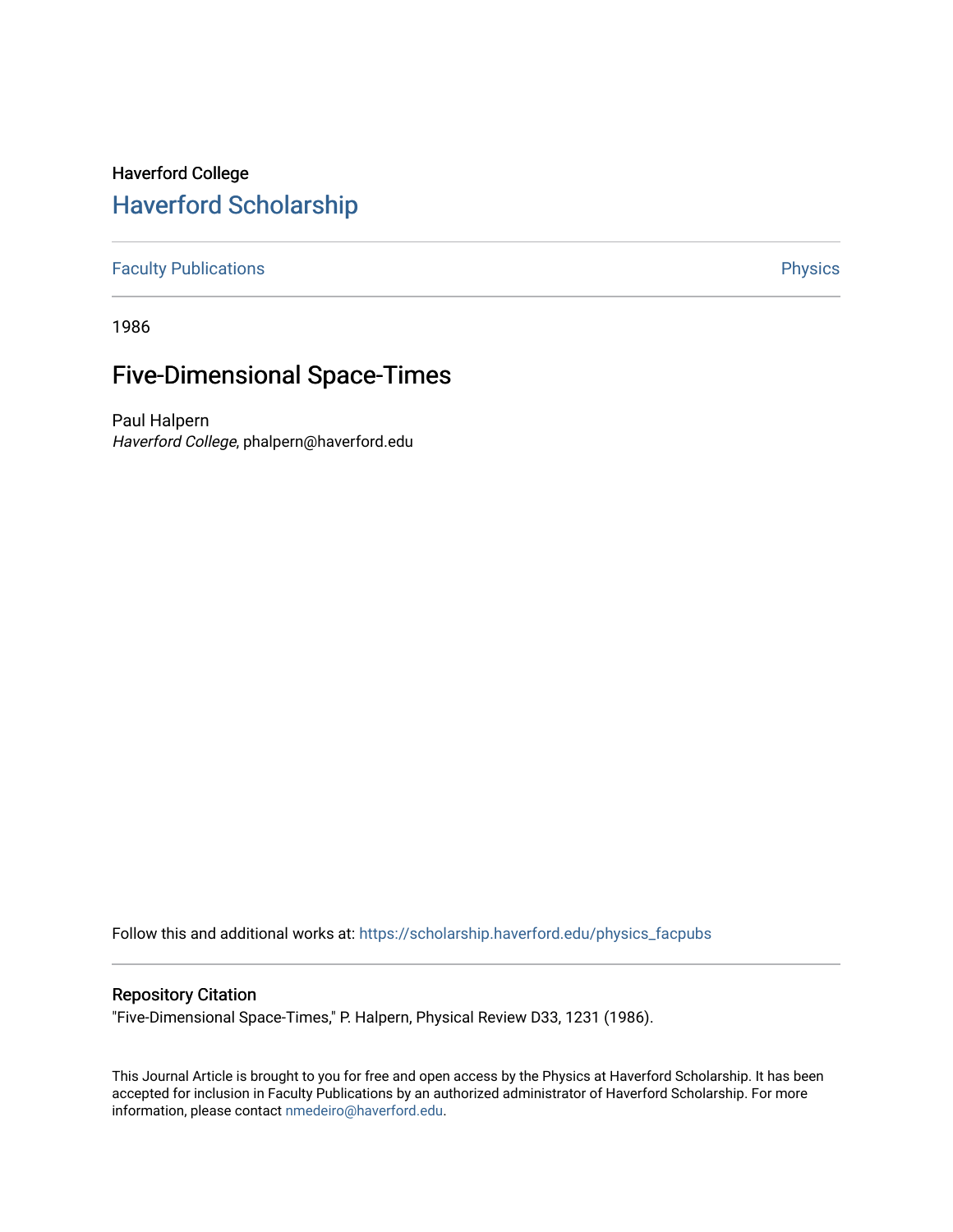# Behavior of homogeneous five-dimensional space-times

Paul Halpern

Institute for Theoretical Physics, State University of New York at Stony Brook, Stony Brook, New York 11794 {Rcceivcd 10 June 1985; revised manuscript received 3 September 1985)

The set of all spatially homogeneous  $(4 + 1)$ -dimensional cosmologies will be explored. We will utilize a classification of these space-times based on the actions of isometry groups on these manifolds. Several exact solutions of the Einstein equations will be derived. The possibilities of dimensional reduction and isotropization will be examined. Five-dimensional generalizations of the mixmaster universe will be developed. Finally, the Einstein equations in  $4+1$  dimensions will be viewed as a Hamiltonian system. The absence of chaotic solutions to these equations will be shown.

## I. INTRODUCTION

Higher-dimensional models have come into increasing popularity as unified field theories. In these theories, the scales of the extra dimensions are considered to be presently very small. Chodos and Detweiler' have proposed a model in which one or more of these extra dimensions contract. They considered Einstein's field equations in five dimensions, which for the vacuum cases are

$$
R_{\mu\nu} = 0 \tag{1}
$$

where  $R_{\mu\nu}$  is the five-dimensional Ricci tensor.

They considered a five-dimensional Kasner-type solution to these equations:

$$
ds^{2} = -dt^{2} + \sum_{i=1}^{4} (t/t_{0})^{2p_{i}} (dx^{i})^{2} , \qquad (2)
$$

where  $\sum p_i = \sum p_i^2 = 1$ . In order to guarantee the apwhere  $\sum p_i = \sum p_i = 1$ . In order to guarantee the appearance of isotropy they took  $p_1 = p_2 = p_3 = -p_4 = \frac{1}{2}$ . This model contracts monotonically in one spatial dimension, and expands monotonically and equally in the other three.

An interesting question in cosmology is why the Universe has three spatial dimensions and not some other number. An explanation, based on the anthropic principle, has been proposed. Barrow2 has pointed out the role played by the dimensions of space-time in determining the form of various physical laws and constants. Perhaps intelligent life can only emerge in a four-dimensional space-time?

The model of Chodos and Detweiler is not the most general  $(4 + 1)$ -dimensional model in that it is isotropic in its three expanding spatial dimensions for all time. This assumption about the state of the early Universe may not be necessary.

The question of whether or not the Universe has always been isotropic and homogeneous has been a central issue in cosmology for quite some time. The fact that local inhomogeneities, such as galaxies, exist suggests that the isotropy and homogeneity of the Universe may have been a later development. One therefore would like to establish bounds on the anisotropy of the early Universe given the experimental limits of our current measurements.

Collins and  $Hawking<sup>3</sup>$  in their classic paper considered the set of possible early states of the Universe which could lead to the present-day isotropy and homogeneity. The set of initial data which they examined was the set of all spatially homogeneous and three-dimensional cosmologies. These data include a three-index tensor  $C^a{}_{bc}$ , which defines the action of an isometry group on the initial surface. This tensor can be classified into one of ten types, called Bianchi types. Each of these ten equivalence classes of tensors forms a submanifold in the space of all three-index tensors. Only four of these types, corresponding to submanifolds of largest dimension, form a set of nonzero measure in the space of all initial data. Collins and Hawking showed that the set of all initial data leading to isotropy at later times is of measure zero. Thus, an isotropic universe is dynamically unstable under the action of all homogeneous perturbations.

In order to explain the improbability that the Universe is isotropic today, given this set of possible initial conditions, Collins and Hawking advocated applying the anthropic principle. One considers the set of all possible universes. Only in universes which have very nearly ihe escape velocity can galaxies be formed. Collins and Hawking found that these universes approach isotropy at large times. Since the existence of galaxies is probably necessary for the development of intelligent life, our existence in the galaxy implies that the Universe is isotropic.

In order to fully generalize this, one might extend our set of initial data to include universes of higher dimension. Let us now consider the set of all possible universes of any number of dimensions. A subset of this collection possesses the following properties.

(1) Only three spatial dimensions are observable, after a sufficient amount of time.

(2) After a sufficient amount of time, any anisotropy that may exist is within today's experimental limits.

An interesting and well-defined program is the determination of the size of this subset. We first place some limits on the set of initial data. We limit this set to homogeneous cosmologies. Also, for the purposes of this study, we shall only consider five-dimensional spacetimes. We do this for several reasons. First of all, the original higher-dimensional unified field theories had  $4+1$  dimensions. These theories reduce to the Einstein-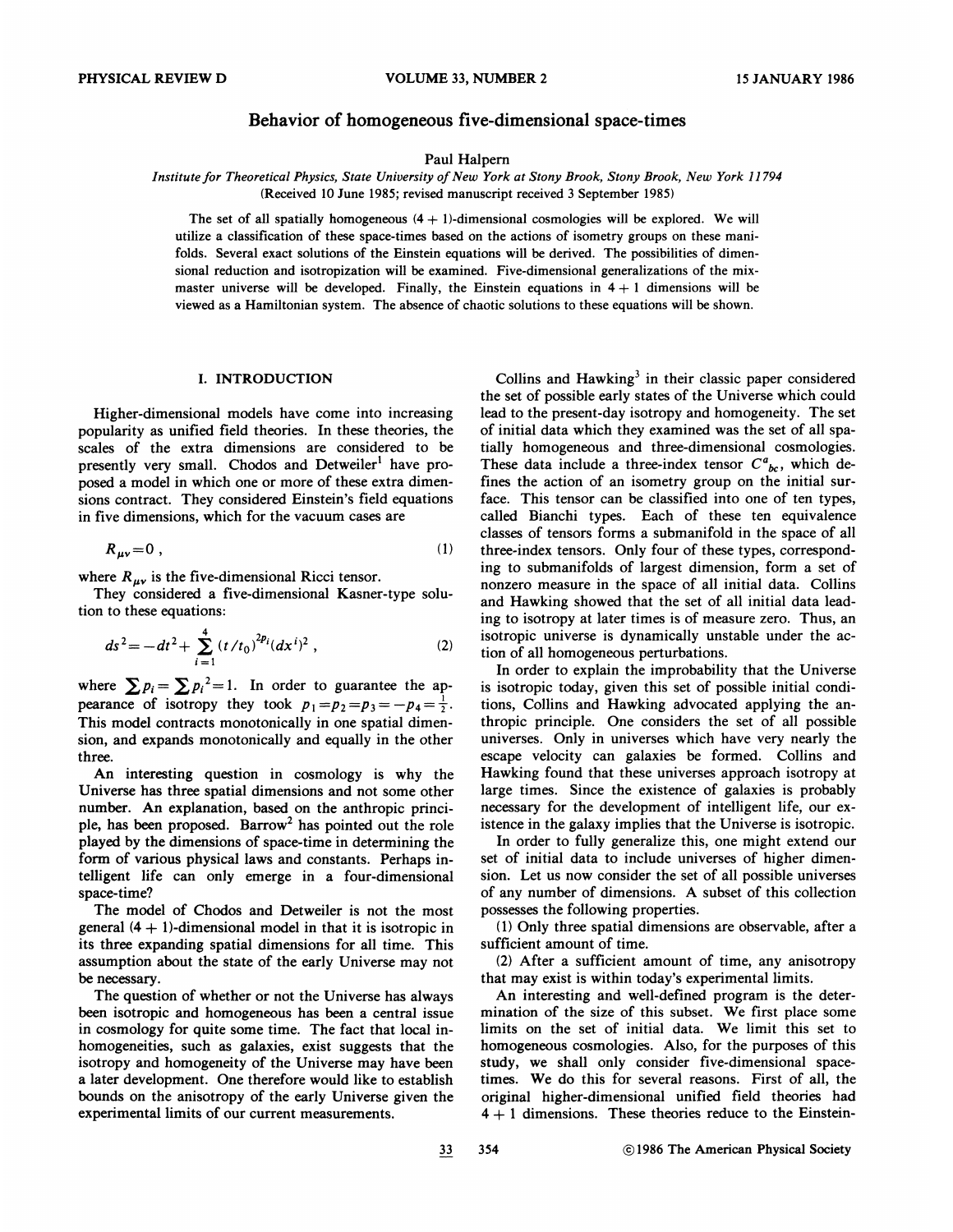Maxwell equations. Second, the structure constants and Killing vectors for the homogeneous five-dimensional space-times have been cataloged. Third, some of these cosrnologies have already been studied. Finally, some of our results have implications for higher-dimensional models.

The real four-dimensional Lie algebras have been classified by different authors. We shall use the classification given by Fee.<sup>4</sup> In this classification, there are 15 distinct real four-dimensional Lie algebras, called  $G0-G14$  (see Table I). The set of structure constants of each of these groups form submanifolds in the space of all three-index tensors.

The maximum dimensionality of these submanifolds is 9. Nine of the Fee algebras have the distinction of corresponding to submanifolds of this dimension. The remaining ones, GO, 61, G2, 63, 64, and 65, are not general in the sense that they form a set of zero measure in the space of three-index tensors. GO corresponds to a submanifold to 0 dimension, for instance.

We shall examine the solutions of the Einstein equations for some of these types and determine whether or not, in these models, three dimensions expand monotonically and at equal rates while one contracts to unobservability, given a long enough amount of time.

Also we shall examine the dynamical properties of the Einstein equations as a Hamiltonian system. To do this, we extend the powerful technique of Arnowitt, Deser, and Misner to five dimensions. We compare the dynamical properties of  $(3 + 1)$ -dimensional and  $(4 + 1)$ -dimensional solutions of the Einstein equations. Are there any properties of the solutions of these equations which are exhibited in the  $(3 + 1)$ -dimensional case, but not in higher dimensions'

#### II. SOME SIMPLE FIVE-DIMENSIONAL MODELS

We now will find exact vacuum solutions for some of the five-dimensional homogeneous cosmologies. We utilize Fee's classification of the four-dimensional Lie groups. The right- and light-invariant vector fields and forms are given in Fee's work. We write the metric, in each case, in the Cartan basis of left-invariant forms:

$$
ds2 = -dt2 + gij\omegai\omegaj, gij = gij(t).
$$
 (3)

The one-forms  $\omega^i$  obey

$$
d\omega^i = \frac{1}{2} C^i_{st} \omega^s \wedge \omega^t \,, \tag{4}
$$

where the  $C_{st}^{i}$  are the structure constants of the appropriate group. In each case we assume the metric to be diagonal:

$$
g_{ij} = \text{diag}(a^2, b^2, c^2, d^2) \tag{5}
$$

We can now write out the Einstein equations:

$$
-R_0^0 = \frac{\ddot{a}}{a} + \frac{\ddot{b}}{b} + \frac{\ddot{c}}{c} + \frac{\dddot{d}}{d} = 0,
$$
 (6)

$$
-R_1^1 = \frac{(abcd)^2}{(abcd)} + S^1{}_{1} = 0 \tag{7}
$$

$$
-R_2^2 = \frac{(abcd)^2}{(abcd)} + S^2{}_2 = 0 ,
$$
 (8)

$$
-R_3^3 = \frac{(abcd)}{(abcd)} + S^3{}_{3} = 0 \tag{9}
$$

$$
-R_4^4 = \frac{(abcd)}{(abcd)} + S_4^4 = 0 , \qquad (10)
$$

$$
R_n^0 = \left(\frac{\dot{x}_n}{x_n} - \frac{\dot{x}_m}{x_m}\right) C_{mn}^m = 0 \tag{11}
$$

where a dot denotes  $d/dt$ . The  $x_n$  (n = 1,2,3,4) denote the appropriate scale factor:  $a, b, c,$  or  $d$ . The  $S<sup>n</sup>_{n}$  are functions of  $a$ ,  $b$ ,  $c$ ,  $d$  and the structure constants. A convenient way of writing the Einstein equations is to replace the variable t with  $\tau$  in accordance with

$$
dt = \Lambda d\tau, \quad \Lambda = abcd \tag{12}
$$

Now let us introduce instead of  $a$ ,  $b$ ,  $c$ , and  $d$ , their logarithms  $\alpha$ ,  $\beta$ ,  $\gamma$ , and  $\delta$ , respectively. Then the Einstein equations become

TABLE I. Four-dimensional Lie algebras.

| G <sub>0</sub> | All commutators are zero |                   |                               |                              |
|----------------|--------------------------|-------------------|-------------------------------|------------------------------|
| G <sub>1</sub> | $[x,z]=w$                |                   |                               |                              |
| G2             | $[x,z]=w$                | $[y,z] = w$       |                               |                              |
| G <sub>3</sub> | $[x,z]=w$                | $[y,z]=y$         |                               |                              |
| G4             | $[w, y] = w$             | $[x,z]=x$         |                               |                              |
| G5             | $[w, v] = -x$            | $[w,z]=w$         | $[x, y] = w$                  | $[x,z]=w$                    |
| G6             | $[w,z] = w$              | $[x,z]=w+x$       | $[y,z]=x+y$                   |                              |
| G7             | $[w,z] = w$              | $[x,z]=w+x$       | $[y,z]=py$                    |                              |
| G8             | $[w,z] = w$              | $[x,z]=px$        | $[y,z]=qy$                    |                              |
| G9             | $[w,z]=pw+x$             | $[x,z] = -w + px$ | $[y,z]=qy$                    |                              |
| G10            | $[w,z]=2w$               | $[x,y]=w$         | $[x,z]=x$                     | $\lceil y, z \rceil = x + y$ |
| G11            | $[w,z] = (1+p)w$         | $[x,y]=w$         | $[x,z]=x$                     | $[y,z]=py$                   |
| G12            | $[w,z]=2pw$              | $[x,y]=w$         | $\lceil x, z \rceil = px + y$ | $[y,z] = -x + py$            |
| G13            | $[w, x] = y$             | $[w, y] = -x$     | $[x, y] = w$                  |                              |
| G14            | $[w, x] = y$             | $[w, y] = -x$     | $[x, y] = -w$                 |                              |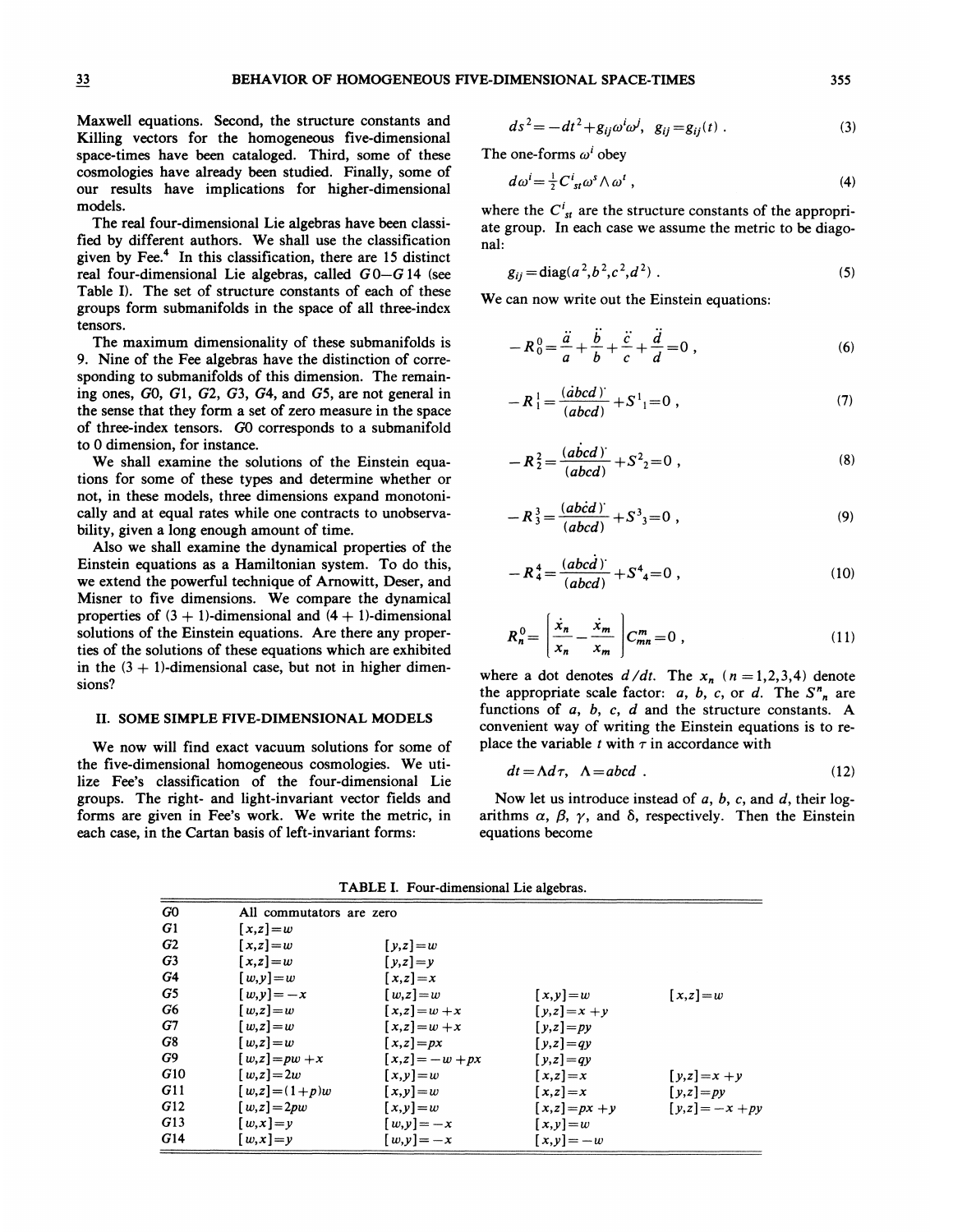$$
\alpha_{\tau\tau} = -\Lambda^2 S^1_{1} ,
$$
  
\n
$$
\beta_{\tau\tau} = -\Lambda^2 S^2_{2} ,
$$
\n(13)

$$
\gamma_{\tau\tau} = -\Lambda^2 S^3,
$$
  
\n
$$
\delta_{\tau\tau} = -\Lambda^2 S^4,
$$

$$
\alpha_{\tau\tau} + \beta_{\tau\tau} + \gamma_{\tau\tau} + \delta_{\tau\tau} = 2\alpha_{\tau}\beta_{\tau} + 2\alpha_{\tau}\gamma_{\tau} + 2\alpha_{\tau}\delta_{\tau}
$$
  
+ 2\beta\_{\tau}\gamma\_{\tau} + 2\beta\_{\tau}\delta\_{\tau} + 2\gamma\_{\tau}\delta\_{\tau}; (14)  

$$
2\beta_{\tau} = -\exp(4\alpha + 2\delta) + \exp(4\delta + 2\beta),
$$
  

$$
2\beta_{\tau} = -\exp(4\alpha + 2\delta) + \exp(4\delta + 2\beta),
$$

and

$$
R_n^0 = 0 \quad (n = 1, 2, 3, 4) \tag{15}
$$

In the case of the space-time corresponding to the GO Fee group, we have the simple generalized Kasner model. The Einstein equations are

$$
\alpha_{\tau\tau} = 0 ,
$$
  
\n
$$
\beta_{\tau\tau} = 0 ,
$$
  
\n
$$
\gamma_{\tau\tau} = 0 ,
$$
  
\n
$$
\delta_{\tau\tau} = 0 ,
$$
  
\n(16)

and

$$
\alpha_{\tau\tau} + \beta_{\tau\tau} + \gamma_{\tau\tau} + \delta_{\tau\tau} = 2\alpha_{\tau}\beta_{\tau} + 2\alpha_{\tau}\gamma_{\tau} + 2\alpha_{\tau}\delta_{\tau} + 2\beta_{\tau}\gamma_{\tau} + 2\beta_{\tau}\delta_{\tau} + 2\gamma_{\tau}\delta_{\tau} .
$$

The solution of this is the Chodos and Detweiler model mentioned in the last section. Note that the submanifold corresponding to the group GO has zero dimensions in the space of all three-index tensors. Also, only one set of parameters for this model exhibits the long-term behavior of isotropy in the three observable spatial scale factors. Therefore this model has zero measure in the space of all possible initial conditions.

For the Gl space-time the Einstein equations are

$$
2\alpha_{\tau\tau} = -\exp(4\alpha + 2\delta) ,
$$
  
\n
$$
2\beta_{\tau\tau} = \exp(4\alpha + 2\delta) ,
$$
  
\n
$$
2\gamma_{\tau\tau} = \exp(4\alpha + 2\delta) ,
$$
  
\n
$$
\delta_{\tau\tau} = 0 ,
$$
 (17)

and

$$
\alpha_{\tau\tau} + \beta_{\tau\tau} + \gamma_{\tau\tau} + \delta_{\tau\tau} = 2\alpha_{\tau}\beta_{\tau} + 2\alpha_{\tau}\gamma_{\tau} + 2\alpha_{\tau}\delta_{\tau} + 2\beta_{\tau}\gamma_{\tau} + 2\beta_{\tau}\delta_{\tau} + 2\gamma_{\tau}\delta_{\tau} .
$$

The solution to this is

$$
a^{2} = \exp(2\alpha) = A\omega \operatorname{sech}(\omega\tau) \exp(-k_{1}\tau) ,
$$
  
\n
$$
b^{2} = \exp(2\beta) = B \cosh(\omega\tau) \exp(k_{2}\tau) ,
$$
  
\n
$$
c^{2} = \exp(2\gamma) = C \cosh(\omega\tau) \exp(k_{3}\tau) ,
$$
  
\n
$$
d^{2} = (1/A^{2}) \exp(2k_{1}\tau) ,
$$
\n(18)

where

$$
\omega^2 = -2k_1^2 + k_1k_2 + k_1k_3 + k_2k_3,
$$

and  $k_2$ ,  $k_3$ , A, B, and C are all constants.

Note that the asymptotic behavior of this solution as  $\tau \rightarrow \infty$  and  $\tau \rightarrow -\infty$  is that of a generalized Kasner model. Therefore, only one set of initial Kasner parameters leads to long-term anisotropy. This model also has zero measure in the set of all possible initial data.

The Einstein equations for the 62 space-time are

$$
2\alpha_{\tau\tau} = -\exp(4\alpha + 2\delta) + \exp(4\delta + 2\beta) ,
$$
  
\n
$$
2\beta_{\tau\tau} = \exp(4\alpha + 2\delta) ,
$$
  
\n
$$
2\gamma_{\tau\tau} = \exp(4\alpha + 2\delta) + \exp(4\delta + 2\beta) ,
$$
  
\n
$$
2\delta_{\tau\tau} = -\exp(4\alpha + 2\delta) ,
$$
 (19)

and

$$
\alpha_{\tau\tau} + \beta_{\tau\tau} + \gamma_{\tau\tau} + \delta_{\tau\tau} = 2\alpha_{\tau}\beta_{\tau} + 2\alpha_{\tau}\gamma_{\tau} + 2\alpha_{\tau}\delta_{\tau} + 2\beta_{\tau}\gamma_{\tau} + 2\beta_{\tau}\delta_{\tau} + 2\gamma_{\tau}\delta_{\tau}.
$$

From these equations one can show that

$$
a = \exp(\alpha) = k_1 \exp(k_2 \tau - \beta - \delta)
$$

and

$$
c = \exp(\gamma) = k_3 \exp(k_4 \tau + \beta - \delta) \; .
$$

Thus the Einstein equations (19) reduce to

$$
2\beta_{\tau\tau} = (k_1)^4 \exp(-4\beta - 2\delta + 4k_2\tau) ,
$$
  
\n
$$
2\delta_{\tau\tau} = -\exp(4\delta + 2\beta) ,
$$
  
\n
$$
\beta_{\tau\tau} - \delta_{\tau\tau} + 2(\beta_{\tau})^2 + 2(\delta_{\tau})^2 + 2\delta_{\tau}\beta_{\tau} - 2k_2k_4 - 4k_2\beta_{\tau} = 0 .
$$
\n(21)

One particular solution to these equations is

$$
a = \exp(\alpha) = k_1 ,
$$
  
\n
$$
b = \exp(\beta) = k_2 \tau ,
$$
  
\n
$$
c = \exp(\gamma) = k_4 \exp(k_3 \tau) \tau^2 ,
$$
  
\n
$$
d = \exp(\delta) = k_5 / \tau ,
$$
\n(22)

with

$$
k_1^4 = k_5^2 k_2^2
$$
,  $k_1^4 k_5^2 = 2$ .

Note that this model does not expand in three spatial dimensions and thus is not a candidate for a Kaluza-Klein cosmology.

The 63 model is interesting in that its Einstein equations do not admit a solution with four nonzero scale factors. The Einstein equations for this model are

$$
-R_0^0 = \frac{\ddot{a}}{a} + \frac{\ddot{b}}{b} + \frac{\ddot{c}}{c} + \frac{\dddot{d}}{d} = 0,
$$
\n(23)\n
$$
-R_1^1 = \frac{(\dot{a}bcd)^2}{(d^2 + 1)^2} = \frac{1}{2} \frac{d^2}{d^2} = 0,
$$
\n(24)

$$
-R_1^1 = \frac{(\dot{abcd})^2}{(abcd)} = \frac{1}{2} \frac{d^2}{a^2 c^2} = 0,
$$
 (24)

$$
-R_2^2 = \frac{(abcd)}{(abcd)} - \frac{1}{c^2} = 0,
$$
 (25)

$$
-R_3^3 = \frac{(abcd)}{(abcd)} - \frac{1}{2} \frac{d^2}{a^2c^2} - \frac{1}{c^2} = 0 ,
$$
 (26)

(2O)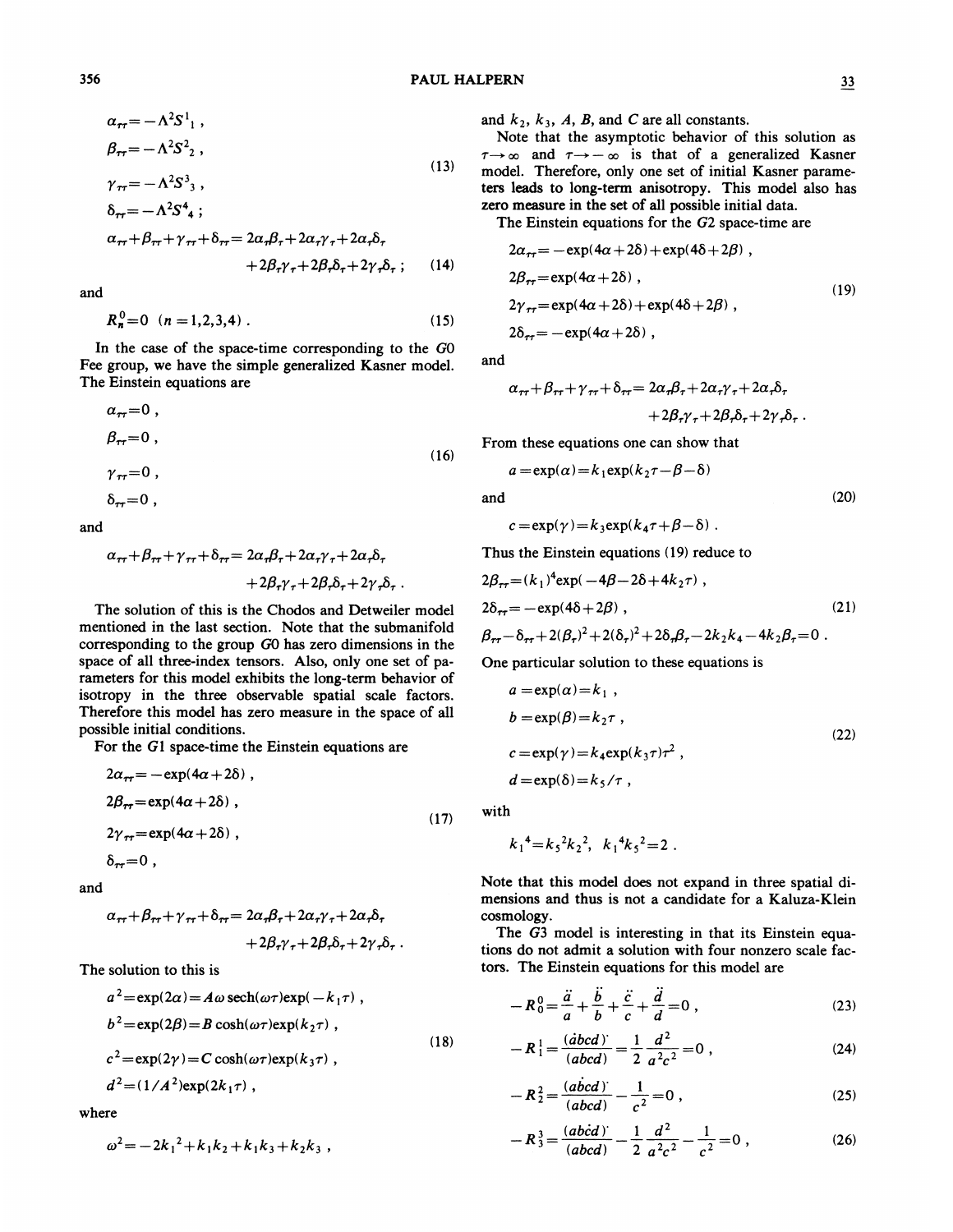$$
R_4^4 = \frac{(abcd)}{(abcd)} + \frac{1}{2} \frac{d^2}{a^2 c^2} = 0 ,
$$
 (27)  $\frac{A}{\text{tim}}$ 

$$
R_3^0 = \left[\frac{\dot{c}}{c} - \frac{\dot{b}}{b}\right] = 0.
$$
 (28)

From Eq. (28),  $c = kb$ , where k is a constant. Then by subtracting Eq. (25) from Eq. (26), one finds that  $d = 0$ . Therefore the general solution of these equations is the four-dimensional Kasner solution:

$$
a = Atp,b = c = Btq,
$$
 (29)

 $d=0$ , where

$$
p=-\frac{1}{3}
$$
 and  $q=-\frac{2}{3}$ .

The Einstein equations for the 64 universe include the identities

$$
\alpha_{\tau} = \gamma_{\tau}, \quad \beta_{\tau} = \gamma_{\tau} \tag{30}
$$

Therefore, for this model,

$$
c = k_1 a, \ d = k_2 b
$$

where  $k_1$  and  $k_2$  are constants. This is clearly not a valid Kaluza-Klein cosmology in that either two of the scale factors expand, while two contract, or all four expand.

Solutions have been also found for the 67, 68, and  $G11$  five-dimensional space-times as classified by Fee.<sup>5</sup> Some of these solutions have the behavior that three of the spatial dimensions expand monotonically, while one contracts monotonically. However, in each case, the dependence of each of the scale factors on time is vastly different from that of the other two. In each case, the Universe models become increasingly more anisotropic, sometimes at an exponential rate.

We can draw some interesting conclusions from this study. First of all, unlike the  $(3 + 1)$ -dimensional case, not all of the  $(4 + 1)$ -dimensional vacuum Einstein equations for the set of all equivalence classes of structure constants admit solutions. Of this set of solutions, may exhibit the undesirable property of contraction in more than one scale factor, or expansion in more than three. Finally, of this set, the solutions which approach isotropy are probably of measure zero.

#### III. THE FIVE-DIMENSIONAL MIXMASTER MODEL

In recent years, several authors have applied dynamical systems theory to the study of the solutions of the Einstein equations. One important concept in this theory is the idea of chaos. Chaos may be viewed as a situation in which a dynamical system, without the introduction of stochastic forcing or other random elements, exhibits behavior which is, for all intents and purposes, unpredictable. One would have to know the initial data with absolute certainty in such systems, since solutions with neighboring sets of initial data diverge.

Among the set of four-dimensional anisotropic spacetimes, the property of chaos distinguishes two Bianchitype models. Bianchi types VIII and IX are the only homogeneous vacuum models which possess a nonzero metric entropy, an indicator of chaos.

The way that this chaos manifests itself is through a series of oscillations as a universe of this type collapses towards a singular state. In the evolution of the Bianchitype-IX model, two of the universe's scale factors are oscillating at any given time, while the third is experiencing exponential decay. After a transition period, one of the oscillating scale factors switches with the decaying scale factor, and a new "era" begins. The length of each era is dependent on the length of its predecessor. However, a small change in the length of one era leads to such a large change in the length of its successor, that the appearance is that of a random-number generator.

It is interesting to examine whether or not higherdimensional cosmologies might possess chaotic solutions. Several authors have shown that none of the higherdimensional extensions of the mixmaster model (Bianchi type IX) are chaotic.<sup>7</sup> Mixmaster models are universes which display a pattern of oscillation similar to that of the Bianchi type-IX model. However, if the number of oscillations is finite, then the Universe is demonstrably not chaotic.

Let us look at the three five-dimensional homogeneous cosmologies which display behavior which could be characterized as "mixmaster." The five-dimensional model analogous to Bianchi type IX is the Fee model G13. The structure constants for this model are the same as that of Bianchi type IX.

The Einstein equations for this model can be written

$$
2\alpha_{\tau\tau} = [(b^2 - c^2)^2 - a^4]d^2,
$$
  
\n
$$
2\beta_{\tau\tau} = [(c^2 - a^2)^2 - b^4]d^2,
$$
  
\n
$$
2\gamma_{\tau\tau} = [(a^2 - b^2)^2 - c^4]d^2,
$$
  
\n
$$
\delta_{\tau\tau} = 0;
$$
  
\n
$$
\alpha_{\tau\tau} + \beta_{\tau\tau} + \delta_{\tau\tau} = 2\alpha_{\tau}\beta_{\tau} + 2\alpha_{\tau}\gamma_{\tau} + 2\alpha_{\tau}\delta_{\tau}
$$
  
\n
$$
+ 2\beta_{\tau}\gamma_{\tau} + 2\beta_{\tau}\delta_{\tau} + 2\gamma_{\tau}\delta_{\tau}.
$$
\n(32)

When we can neglect the right-hand side of Eqs. (31), the solution of these equations is a five-dimensional Kasner space-time. This is the situation in the limit  $\tau \rightarrow \infty$  $(t \rightarrow \infty)$ . Since our system is considered to be evolving backward in time, our initial conditions can be written in terms of the Kasner parameters:

$$
\alpha = \Lambda p_1 \tau + \text{const} ,
$$
  
\n
$$
\beta = \Lambda p_2 \tau + \text{const} ,
$$
  
\n
$$
\gamma = \Lambda p_3 \tau + \text{const} ,
$$
  
\n
$$
\delta = \Lambda p_4 \tau + \text{const} ,
$$
  
\n(33)

where

$$
\sum p_i = \sum p_i^2 = 1, \ \ i = 1, 4 \ .
$$

The Universe remains in the Kasner regime only when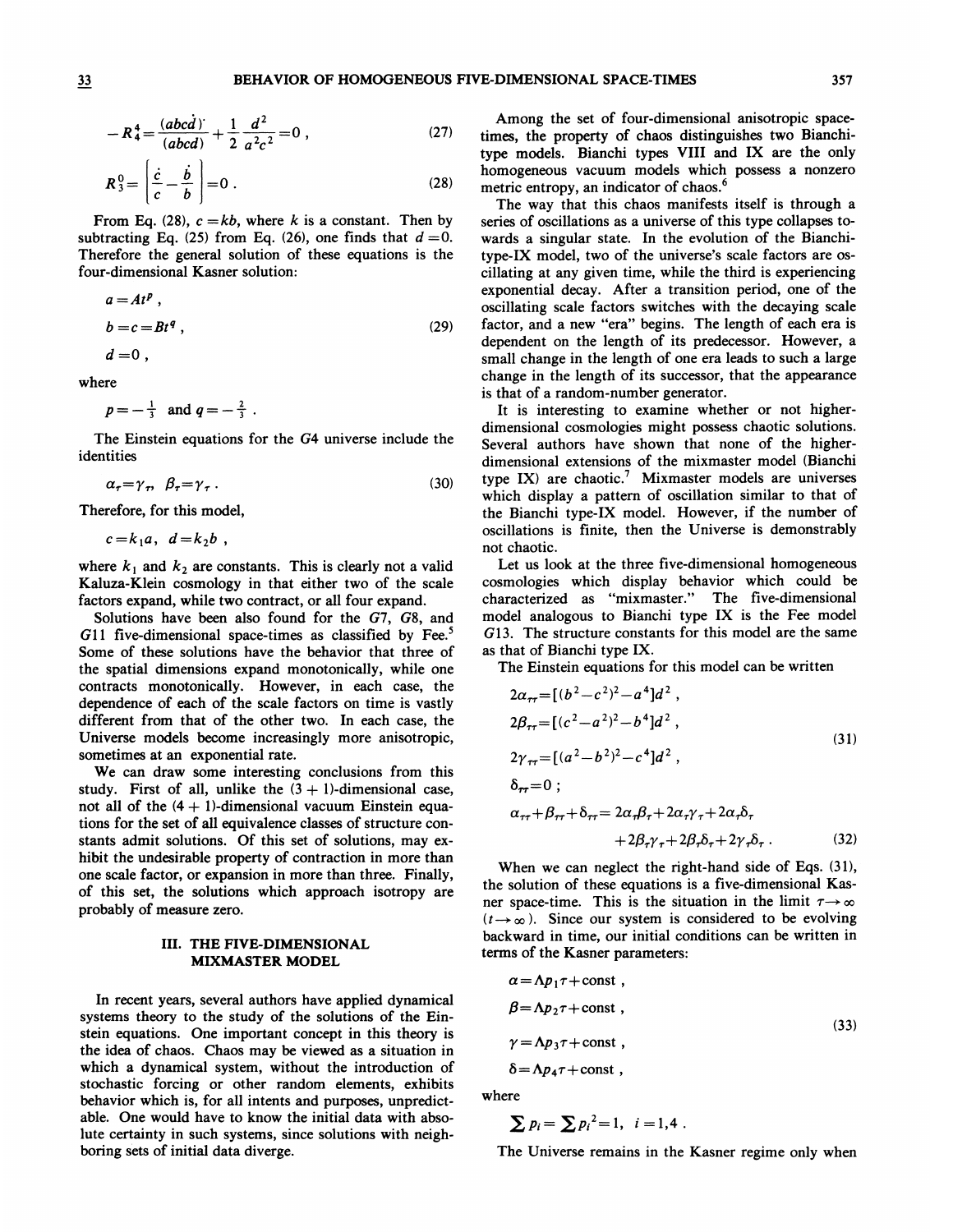the terms on the right-hand side of Eqs. (31) are small. However, as  $\tau$  decreases, one or more of the terms may increase. We then may no longer neglect the right-hand side of the equations. Assume that  $a$  is this term, and that it is larger than the other terms. Then we can write the equations (31) as

$$
\alpha_{\tau\tau} = -\frac{1}{2} \exp(4\alpha + 2\delta) ,
$$
  
\n
$$
\beta_{\tau\tau} = \gamma_{\tau\tau} = \frac{1}{2} \exp(4\alpha + 2\delta) ,
$$
  
\n
$$
\delta_{\tau\tau} = 0 ,
$$
 (34)

where

358

$$
a = \exp(\alpha)
$$
,  $b = \exp(\beta)$ , etc.

The solution of these equations (34), satisfying the initial conditions (33) in the limit  $\tau \rightarrow \infty$ , is

$$
a^{2} = \frac{A(2p_{1} + p_{4})\Lambda}{\cosh[(2p_{1} + p_{4})\Lambda\tau]} \exp(-\frac{1}{2}\Lambda p_{4}\tau) ,
$$
  
\n
$$
b^{2} = B \exp[(2p_{2} - 2p_{1} - p_{4})\Lambda\tau] \cosh[(2p_{1} + p_{4})\Lambda\tau] ,
$$
  
\n
$$
c^{2} = C \exp[(2p_{3} - 2p_{1} - p_{4})\Lambda\tau] \cosh[(2p_{1} + p_{4})\Lambda\tau] ,
$$
  
\n
$$
d^{2} = A^{-2} \exp(p_{4}\Lambda\tau) ,
$$
  
\n(35)

where  $A$ ,  $B$ , and  $C$  are constants.

The asymptotic expressions for these functions and the The asymptotic expression<br>function  $t(\tau)$  as  $\tau \rightarrow -\infty$  are

$$
a \sim \exp[-(p_1 + p_4)\Lambda\tau],
$$
  
\n
$$
b \sim \exp[(p_2 + 2p_1 + p_4)\Lambda\tau],
$$
  
\n
$$
c \sim \exp[(p_3 + 2p_1 + p_4)\Lambda\tau],
$$
  
\n
$$
d \sim \exp(p_4\Lambda\tau).
$$
\n(36)

We can then express  $a, b, c$ , and  $d$  in terms of new Kasner parameters:

$$
a \sim t^{p'_1}
$$
,  $b \sim t^{p'_2}$ ,  $c \sim t^{p'_3}$ ,  $d \sim t^{p'_4}$ , (37)

where

$$
p'_{1} = -\frac{(p_{1} + p_{4})}{(1 + 2p_{1} + p_{4})}, \quad p'_{2} = \frac{(p_{2} + 2p_{1} + p_{4})}{(1 + 2p_{1} + p_{4})},
$$
  

$$
p'_{3} = \frac{(p_{3} + 2p_{1} + p_{4})}{(1 + 2p_{1} + p_{4})}, \quad p'_{4} = \frac{p_{4}}{(1 + 2p_{1} + p_{4})}, \quad (38)
$$

$$
abcd = \Lambda' t, \ \ \Lambda' = (1 + 2p_1 + p_4)\Lambda \ .
$$

Note that  $\Sigma p_i' = \Sigma (p_i')^2 = 1, i = 1, 4.$ 

So, the space-time undergoes a transition from one Kasner regime to another via a mechanism similar to that of the four-dimensional Bianchi type-IX model. Note, though, that this transition only takes place if one of the terms on the right-hand side of Eqs. (31) increases as  $\tau \rightarrow -\infty$ . As Ishihira has pointed out,<sup>8</sup> this is not always the case for higher-dimensional models. Thus either  $a^4d^2$ ,  $b^4d^2$ , or  $c^4d^2$  must increase for a transition to occur. Writing  $a, b, c,$  and  $d$  in terms of their initial behavior before the transition, the terms assume the Kasner regime form:

$$
a^{4}d^{2} \sim t^{(1+p_{1}-p_{2}-p_{3})}, \quad b^{4}d^{2} \sim t^{(1+p_{2}-p_{3}-p_{1})},
$$
\n
$$
c^{4}d^{2} \sim t^{(1+p_{3}-p_{1}-p_{2})}.
$$
\n(39)

Therefore either

$$
1+p_1-p_2-p_3>0, \ \ 1+p_2-p_3-p_1>0 \ , \ \ \hspace{1cm} (40)
$$

or

$$
1+p_3 - p_1 - p_2 > 0
$$

for a transition to take place. Otherwise, transitions would cease, and the Universe would remain in a Kasner regime.

Let us now look at what happens to the  $G13$  universe, initially in a Kasner regime parametrized by a set of Kasner parameters  $p_1$ ,  $p_2$ ,  $p_3$ , and  $p_4$ , as it evolves. We are only free to choose two parameters in this set,  $p_1$  and  $p_2$ , since conditions (33) imply

$$
p_4 = 1 - p_1 - p_2 - p_3,
$$
  
\n
$$
p_3 = \frac{1}{2} [(1 - p_1 - p_2) + (1 - 3p_1^2 - 3p_2^2 - 2p_1p_2 + 2p_1 + 2p_2)^{1/2}].
$$
\n(41)

Of course  $p_1$  and  $p_2$  must be such that

$$
1 - 3p_1^2 - 3p_2^2 - 2p_1p_2 + 2p_1 + 2p_2 \ge 0
$$
 (42)

for  $p_3$  to be real. Conditions (40) become

$$
3p_1^2 + p_2^2 + p_1 - p_2 - p_1 p_2 > 0,
$$
  
\n
$$
3p_2^2 + p_1^2 + p_2 - p_1 - p_1 p_2 > 0,
$$
  
\n
$$
3p_1^2 + 3p_2^2 - 5p_1 - 5p_2 + 5p_1 p_2 + 2 > 0.
$$
\n(43)

In order for a transition to take place, two of the initial Kasner parameters must satisfy condition (42) and one of the conditions (43). The set of allowed values for  $p_1$  and  $p_2$  can be graphically represented as three regions bounded by ellipses. This can be seen in Fig. l. Outside the set depicted by (43), but within the set depicted by (42), no more transitions take place. The Universe remains in this initial Kasner state, and the behavior continues to be characterized by Eqs. (33).

If the transition does take place, then after a short interval, the Universe can be characterized by new Kasner parameters,  $p'_i$ , transformed by Eqs. (38). The same criteria can then be applied for a second transition. The new parameters must satisfy one of Eqs. (43).

The behavior of the G14 universe is similar to that of 613. The 614 universe has the same structure constants as Bianchi type VIII. Its Einstein equations are

$$
2\alpha_{rr} = [(b^{2} + c^{2})^{2} - a^{4}]d^{2},
$$
  
\n
$$
2\beta_{rr} = [(c^{2} + a^{2})^{2} - b^{4}]d^{2},
$$
  
\n
$$
2\gamma_{rr} = [(a^{2} - b^{2})^{2} - c^{4}]d^{2},
$$
  
\n
$$
\delta_{rr} = 0;
$$
  
\n
$$
\alpha_{rr} + \beta_{rr} + \gamma_{rr} + \delta_{rr} = 2\alpha_{r}\beta_{r} + 2\alpha_{r}\gamma_{r} + 2\alpha_{r}\delta_{r} + 2\beta_{r}\gamma_{r} + 2\beta_{r}\delta_{r} + 2\beta_{r}\gamma_{r} + 2\beta_{r}\delta_{r} + 2\gamma_{r}\delta_{r}. \quad (45)
$$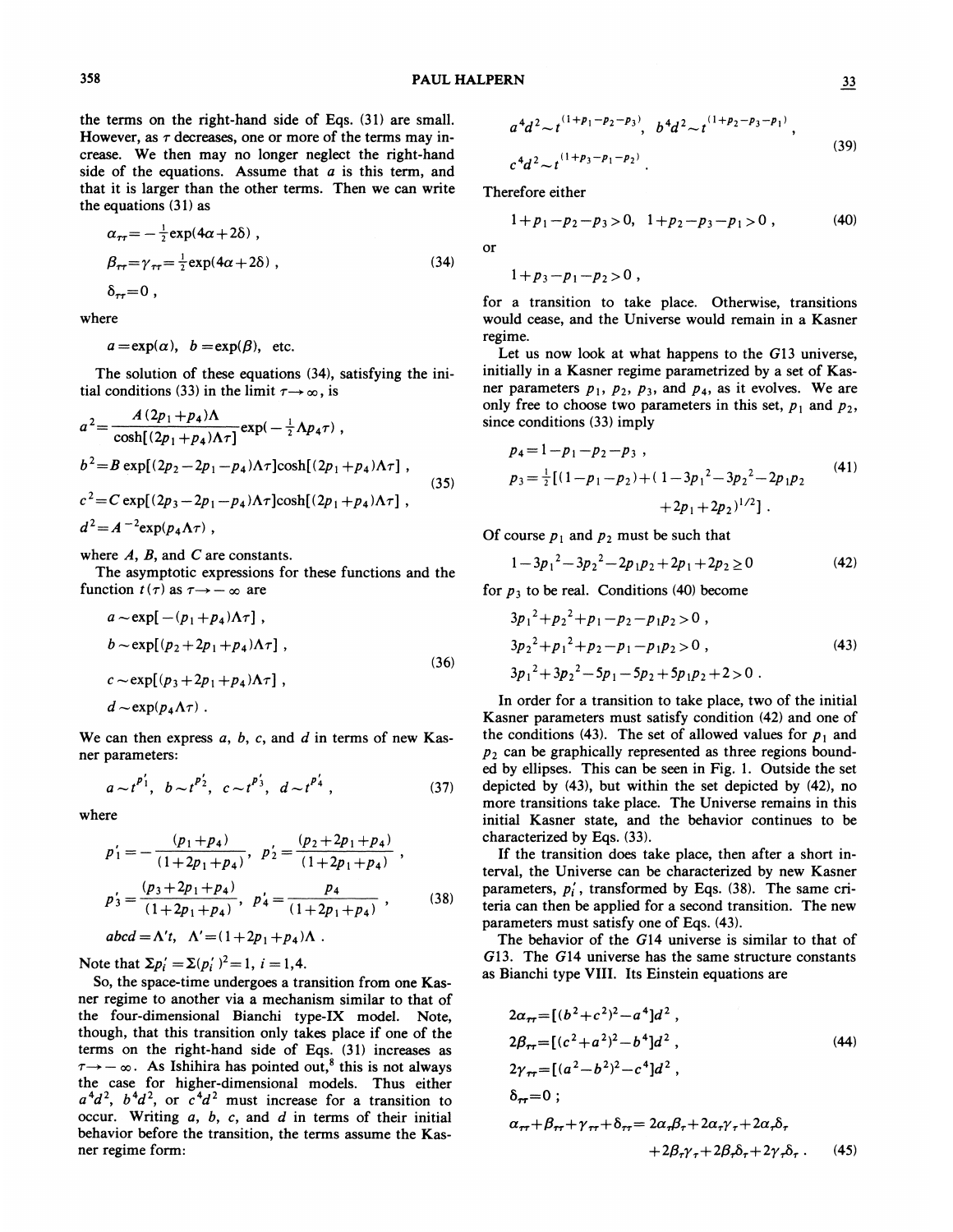#### BEHAVIOR OF HOMOGENEOUS FIVE-DIMENSIONAL SPACE-TIMES

Note that if one makes the approximation similar to that of G13, that one of the terms on the right-hand side of (44) is large compared to the other two, then one arrives at the same equations and the behavior as that of G13.

Another five-dimensional universe with mixmaster properties is the 612 universe in Fee's nomenclature. This model has no four-dimensional analogue. The Einstein equations for this universe in the diagonal case are

$$
2\alpha_{rr} = (8P^2)a^2b^2d^2 + d^4c^2 + b^4d^2 - a^4d^2,
$$
  
\n
$$
2\beta_{rr} = (8P^2)a^2b^2d^2 + d^4c^2 - b^4d^2 + a^4d^2,
$$
  
\n
$$
2\gamma_{rr} = (2 - 6P^2)a^2b^2d^2 + a^4d + b^4d^2,
$$
  
\n
$$
2\delta_{rr} = (16P^2)a^2b^2d^2 - d^4c^2 ;
$$
  
\n
$$
\alpha_{rr} + \beta_{rr} + \gamma_{rr} + \delta_{rr} = 2\alpha_r\beta_r + 2\alpha_r\gamma_r + 2\alpha_r\delta_r
$$
  
\n
$$
+ 2\beta_r\gamma_r + 2\beta_r\delta_r + 2\gamma_r\delta_r ; \qquad (47)
$$
  
\n
$$
0 = P(4\gamma_r - \alpha_r - \beta_r - 2\delta_r) ; \qquad (48)
$$

where

$$
P = C_{13}^{1} = C_{23}^{2} = \frac{1}{2} C_{43}^{4}
$$

Equation (48) implies that either  $P = 0$  or

$$
4\gamma_{\tau} = \alpha_{\tau} + \beta_{\tau} + 2\delta_{\tau} \tag{49}
$$

In the first case  $(P = 0)$  the Einstein equations are

$$
2\alpha_{rr} = d^4c^2 + b^4d^2 - a^4d^2,
$$
  
\n
$$
2\beta_{rr} = d^4c^2 - b^4d^2 + a^4d^2,
$$
  
\n
$$
2\gamma_{rr} = 2a^2b^2d^2 + a^4d + b^4d^2,
$$
  
\n
$$
2\epsilon = -d^4c^2.
$$
\n(50)

$$
\alpha_{\tau\tau} + \beta_{\tau\tau} + \gamma_{\tau\tau} + \delta_{\tau\tau} = 2\alpha_{\tau}\beta_{\tau} + 2\alpha_{\tau}\gamma_{\tau} + 2\alpha_{\tau}\delta_{\tau} + 2\beta_{\tau}\gamma_{\tau} + 2\beta_{\tau}\delta_{\tau} + 2\gamma_{\tau}\beta_{\tau}.
$$

Now, if we make the assumption that one of the terms (let us assume that it is  $c$ ) dominates two of the other terms  $(a,b)$  then the first four equations become



FIG. 1. Depending on the value of two of the four Kasner parameters, the 613 universe may or may not undergo a transition to another Kasner regime. In this graph, the large ellipse surrounds the range of possible initial Kasner values  $p_1$  and  $p_2$ . Inside this eHipse, but outside the shaded region, transitions do occur which lead to an alteration of the Kasner parameters. However, if  $p_1$  and  $p_2$  are within the shaded region, the universe will undergo no future transitions.

$$
2\alpha_{rr} = d^4 c^2,
$$
  
\n
$$
2\beta_{rr} = d^4 c^2,
$$
  
\n
$$
2\gamma_{rr} = 0,
$$
  
\n
$$
2\delta_{rr} = -d^4 c^2.
$$
  
\n(51)

These are the same equations as those of G13 and G14. If one now assumes that  $P$  is not equal to zero, then one obtains the constraint  $P^2 = \frac{2}{9}$  in order not to contradiction one of the Einstein equations. This does not affect the asymptotic behavior of the equations in the case  $c \gg a,b$ . Thus, in either case, the behavior of G12 near a singularity is the same as 613 and 614: a finite sequence of oscillations and transitions from one Kasner state to another.

We shall now employ a different method in our analysis. This method will serve to illuminate the qualitative aspects of the behavior of higher-dimensional spacetimes.

### IV. A HAMILTONIAN ANALYSIS OF THE FIVE-DIMENSIONAL COSMOLOGIES

The anisotropic four-dimensional cosmologies have been analyzed by utilizing the power of the Arnowitt, Deser, and Misner<sup>9</sup> (ADM) formulation of the Einstein variational principle. In using this method one represents the time evolution of the Universe as that of a particle (the Universe point) moving in two dimensions subject to the infiuence of a potential. The two axes parametrize the shape of the Universe. A different potential corresponds to each Bianchi type.

This method may also be applied to higher-dimensional cosmologies. By applying this technique, interesting information about the qualitative behavior of the universe model in question can be obtained. The shape of the potential dictates the precise nature of the evolution of the Universe.

Let us now apply this procedure in order to examine the qualitative behavior of the five-dimensional anisotropic cosmologies, as classified by Fee. We use the same form of the metric as before:

$$
ds^2 = -dt^2 + g_{ij}\omega^i\omega^j\ .
$$
 (52)

We now assume that we can rewrite  $g_{ij}$ :

$$
g_{ij} = \exp(2\alpha) \exp(2\beta_{ij}) , \qquad (53)
$$

where  $\alpha(t)$  is a scalar, and  $\beta_{ij}(t)$  are the elements of a traceless, diagonal matrix  $B$ .

We can reparametrize B with new variables  $B_0$ ,  $B_+$ , and  $B$ <sub>-</sub> such that

$$
\beta_{11} = B_0 + \sqrt{2}B_+ + \sqrt{6}B_- ,
$$
  
\n
$$
\beta_{22} = B_0 + \sqrt{2}B_+ - \sqrt{6}B_- ,
$$
  
\n
$$
\beta_{33} = B_0 - 2\sqrt{2}B_+ ,
$$
  
\n
$$
\beta_{44} = -3B_0 ,
$$
  
\n(54)

Let us now apply the ADM formalism. The Einstein action (from which the field equations can be derived) is in the vacuum case: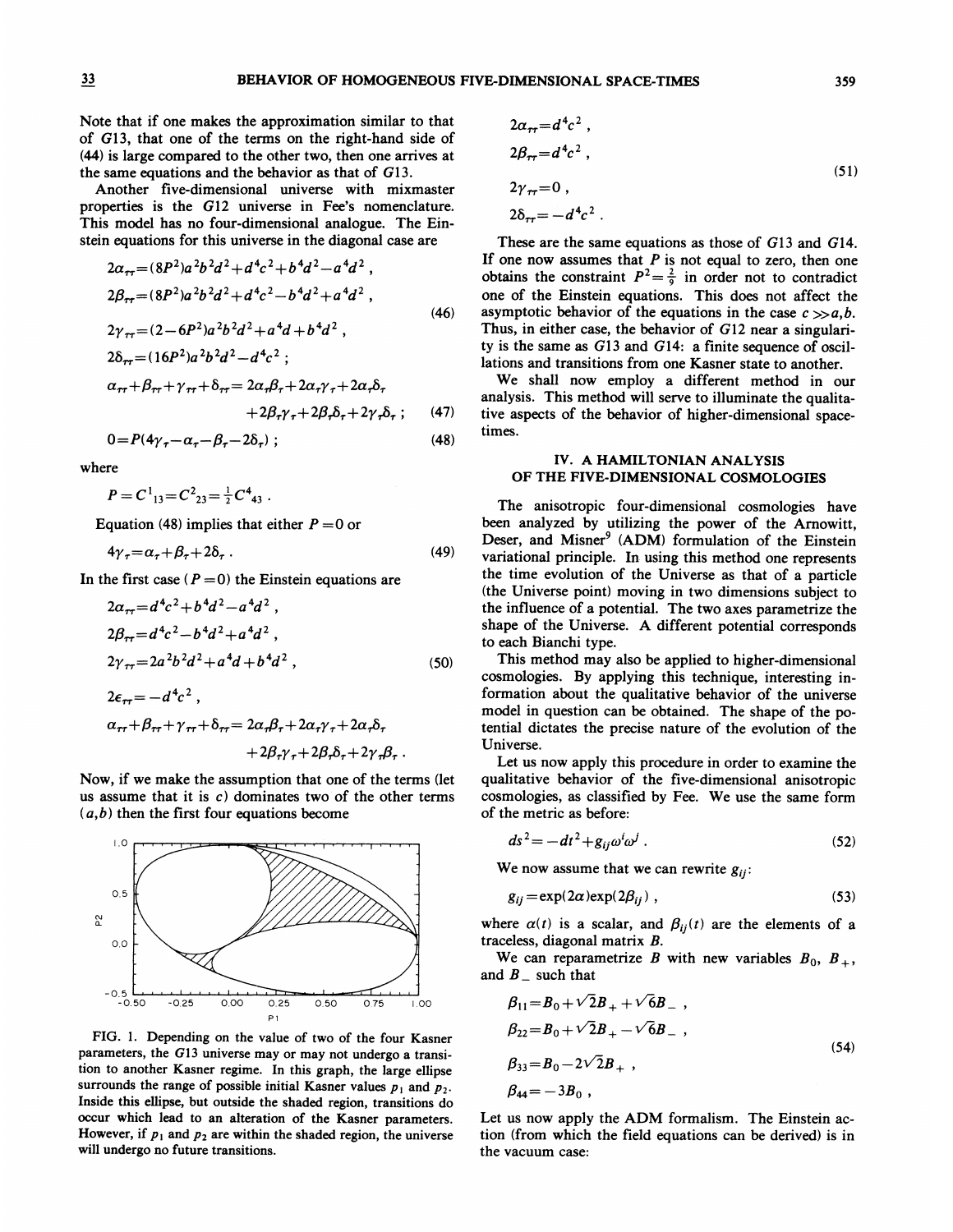$$
I = (16\pi^{-1}) \int {}^{5}R\sqrt{-g} \; d^{5}x \; , \qquad (55)
$$

where  ${}^{5}R$  is the five-dimensional scalar curvature, and g is the determinant of the metric.

Applying the methods of ADM, this reduces to

$$
I = (16\pi^{-1}) \int \left[ \pi^{ij} \left( \frac{\partial g_{ij}}{\partial t} \right) - NC^0 - N_i C^i \right] d^5 x \quad (56)
$$

The quantities here to be varied separately are the ij  $(i, j = 1, 2, 3, 4)$  components of the metric tensor,  $g_{ij}$ , their conjugate momenta,  $\pi^{ij}$ , and two other functions N and  $N_i$ :

$$
N = (-\,5 g_{00})^{1/2}, \quad N_i = 5 g_{0i} \tag{57}
$$

Also,  $t$  is a parameter which distinguishes the fourdimensional spacelike slices.

Varying N and  $N_i$  yields  $C^0=0$  and  $C^i=0$ , a set of constraints on  $g_{ij}$  and  $\pi^{ij}$ . We do this and reduce the action to the form

$$
I = (16\pi^{-1}) \int \pi^{ij} \left[ \frac{\partial g_{ij}}{\partial t} \right] d^5 x \tag{58}
$$

subject to the constraints  $C^0 = 0$ , and  $C^i = 0$ , where

$$
C^{0} = -\sqrt{g} \left\{ {}^{4}R + g^{-1} \left[ \frac{1}{2} (\pi^{k}{}_{k})^{2} - \pi^{ij} \pi_{ij} \right] \right\},
$$
  
\n
$$
C^{i} = -2\pi^{ij}{}_{;j} ,
$$
\n(59)

where  $g = det(g_{ij})$ , <sup>4</sup>R is the scalar curvature of  $t = \text{cons}$ surfaces, and a semicolon means covariant differentiation on  $t =$ const surfaces.

Because we are considering homogeneous universes we can integrate over the space variables. Our choice of dif-

ferential forms which appear in the metric leads to  
\n
$$
\int d^4x = (4\pi)^3.
$$
\n(60)

Also,

$$
\int \frac{\partial g_{ij}}{\partial t} dt = \int dg_{ij} . \qquad (61)
$$

So,

$$
I = 4\pi^2 \int \pi^{ij} dg_{ij} \tag{62}
$$

It is convenient to parametrize the diagonal matrix  $\pi^i_k$ as follows:

$$
p_{\alpha} = (8\pi^2)\pi^k{}_k ,
$$
  
\n
$$
p^i{}_k = (8\pi^2)(\pi^i{}_k - \frac{1}{4}\delta^i{}_k\pi^1{}_1) ,
$$
\n(63)

with

$$
12p^{1} = p_{0} + \sqrt{2}p_{+} + \sqrt{6}p_{-} ,
$$
  
\n
$$
12p^{2} = p_{0} + \sqrt{2}p_{+} - \sqrt{6}p_{-} ,
$$
  
\n
$$
12p^{3} = p_{0} - 2\sqrt{2}p_{+} ,
$$
  
\n
$$
12p^{4} = -3p_{0} .
$$
  
\n(64)

The result is that the action and the  $C<sup>0</sup>$  constraint can be rewritten

$$
{}^{5}R\sqrt{-g} d^{5}x , \qquad (55) \qquad I = \int p_{0} dB_{0} + p_{+} dB_{+} + p_{-} dB_{-} + p_{\alpha} d\alpha
$$

and

$$
C^0=0-3p_\alpha^2+p_0^2+p_+^2+p_-^2-768\pi^4e^{8\alpha}({}^4R).
$$

We note that  $p_0$ ,  $p_+$ , and  $p_-$  are the momenta conjugate to  $B_0$ ,  $B_+$ , and  $B_-$ . We choose  $\alpha/\sqrt{3}$  as our canonical time coordinate.  $H = \sqrt{3}p_{\alpha}$ , being conjugate to the time, becomes our Hamiltonian.

We solve the  $C^0$  constraint equation for  $p_a$ .

$$
H^{2} = -3p_{\alpha}^{2} = p_{0}^{2} + p_{+}^{2} + p_{-}^{2} - 768\pi^{4}e^{8\alpha}({}^{4}R) . \quad (66)
$$

We can adjust the zero of  $\alpha$  and redefine it so

 $768\pi^4e^{8a} \rightarrow e^{8a}$ .

We now define  $V = 1 - e^{-2\alpha}$  (<sup>4</sup>R ). Thus

$$
H^2 = p_0^2 + p_+^2 + p_-^2 + e^{6a}(V - 1) \tag{67}
$$

 $H$  is our ADM Hamiltonian. We can now write out Hamilton's equations for this Hamiltonian:

$$
\frac{d}{d\alpha}B_0 = \frac{\partial H}{\partial p_0}, \quad \frac{d}{d\alpha}B_{\pm} = \frac{\partial H}{\partial p_{\pm}}, \quad \frac{dH}{d\alpha} = \frac{\partial H}{\partial \alpha},
$$
\n
$$
\frac{d}{d\alpha}p_0 = -\frac{\partial H}{\partial B_0}, \quad \frac{d}{d\alpha}p_{\pm} = -\frac{\partial H}{\partial p_{\pm}}.
$$
\n(68)

The potential  $V(B)$  is a combination of exponential functions which is determined by the structure constants of the homogeneous model in question. We have calculated these for the groups classified by Fee. These potentials are presented in Table II. The simplest case ( GO) is when  $(V-1)$  vanishes. Then,  $H = (p_0^2 + p_+^2 + p_-^2)^{1/2}$ , and the shape of the Universe is characterized by a free particle moving in a space spanned by the  $B_0$ ,  $B_+$ , and  $B_$ axes. In the general case, the Universe behaves as a point particle in the potential well V.

In the four-dimensional case, it has been noted that the qualitative nature of the universe in question is related to the shape of the equipotential surfaces for this potential well. In particular, the fact that the potentials corresponding to vacuum Bianchi types VIII and IX are closed determines that these types exhibit a chaotic behavior.<sup>16</sup> For the diagonal models the exact form of their potential 1S

$$
V(B_-,B_+) = 1 + \frac{2}{3} \exp(4B_+) [\cosh(4\sqrt{3}B_-) - 1]
$$
  
+  $\frac{1}{3} \exp(-8B_+)$   
 $\pm \frac{4}{3} \exp(-2B_+) \cosh(2\sqrt{3}B_-)$ , (69)

where the plus sign corresponds to the Bianchi type-VIII case. The coordinates  $B_+$  and  $B_-$  are analogous to the coordinates  $B_0$ ,  $B_+$ , and  $B_-$  in the five-dimensional case. This potential has exponentially steep walls with equipotentials forming equilateral triangles in the  $(B_+, B_-)$ plane. For  $B_+$  and  $B_-$  close to zero, the equipotentials look like circles. The corners of the triangle are not closed, but instead have thin channels leading off to infinity.

The chaotic behavior of these space-times can be ex-

 $(65)$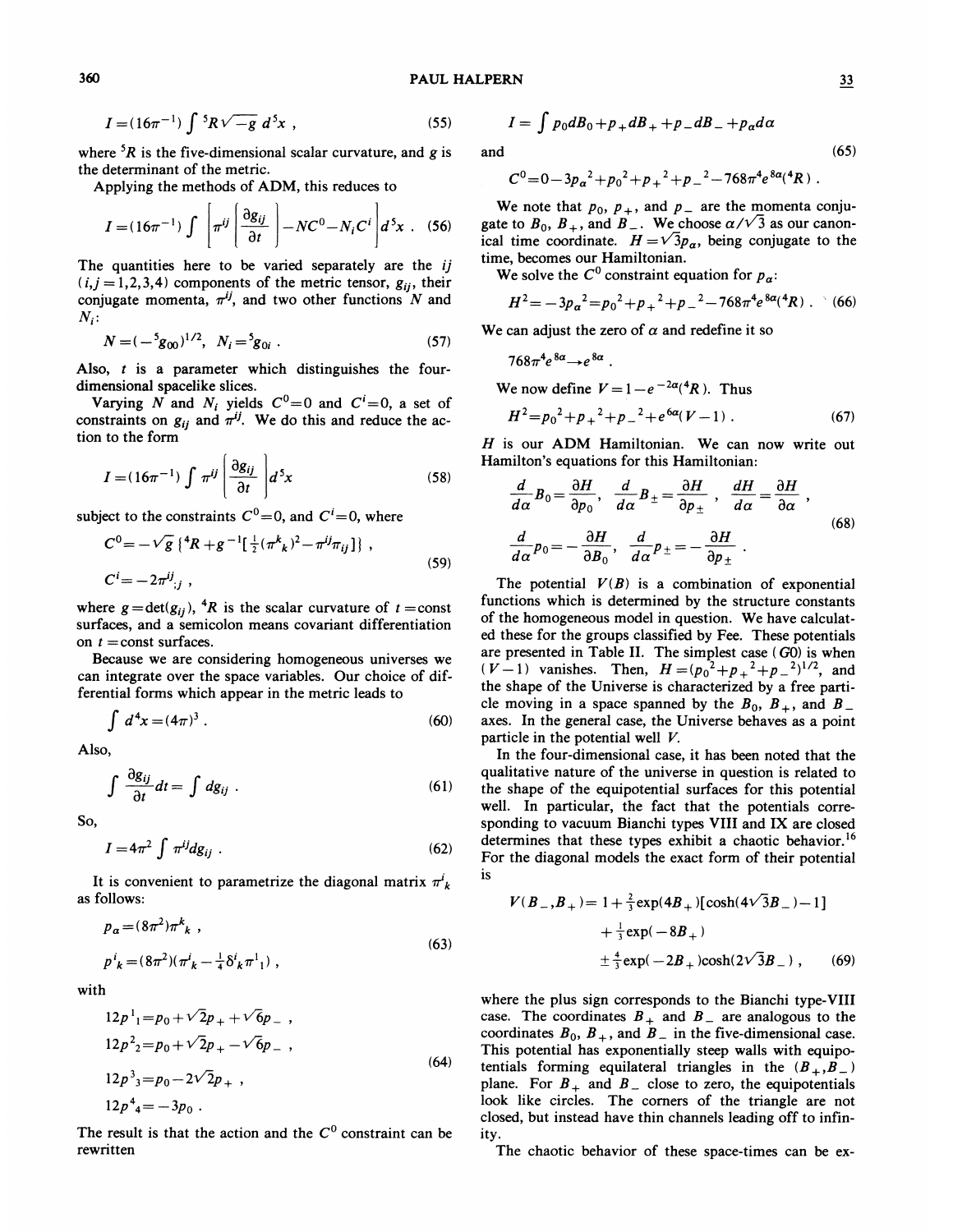| G <sub>0</sub> |                                                                                                                       |  |  |
|----------------|-----------------------------------------------------------------------------------------------------------------------|--|--|
| G1             | $1+\frac{1}{2}exp(-10B_0+2\sqrt{2}B_+-2\sqrt{6}B_-)$                                                                  |  |  |
| G2             | $1+\frac{1}{2}[\exp(-2B_0+4\sqrt{2}B_+ +4\sqrt{6}B_-)+\exp(-10B_0+2\sqrt{2}B_+ -2\sqrt{6}B_-)]$                       |  |  |
| G <sub>3</sub> | $1+2\exp(-2B_0+4\sqrt{2}B_+) + \frac{1}{2}\exp(-10B_0+2\sqrt{2}B_+-2\sqrt{6}B_-)$                                     |  |  |
| G4             | $1+2 \exp(-2B_0)[\exp(4\sqrt{2}B_+) + \exp(2\sqrt{6}B_- - 2\sqrt{2}B_+)]$                                             |  |  |
| G5             | $1+6 \exp(-2B_0+4\sqrt{2}B_+) - \exp(-2B_0-2\sqrt{2}B_+ +2\sqrt{6}B_-)$                                               |  |  |
|                | + $\frac{1}{2}$ [exp(-10B <sub>0</sub> -4 $\sqrt{2}B$ <sub>+</sub> )+exp(6B <sub>0</sub> +4 $\sqrt{6}B$ )]            |  |  |
| G6             | $1+\frac{1}{2}[\exp(-2B_0+4\sqrt{2}B_+ +4\sqrt{6}B_-)+\exp(-10B_0+2\sqrt{2}B_+ -2\sqrt{6}B_-)]$                       |  |  |
|                | $+12 \exp(-2B_0+4\sqrt{2}B_+)$                                                                                        |  |  |
| G7             | $1 + (6+4P+2P^2) \exp(-2B_0+4\sqrt{2}B_+) + \frac{1}{2} \exp(-10B_0+2\sqrt{2}B_+ - 2\sqrt{6}B_-)$                     |  |  |
| G8             | $1 + (6P^2 + 2Q^2 + 2P + 2Q + 2PQ + 2)exp(-2B_0 + 4\sqrt{2}B_+)$                                                      |  |  |
| G9             | $1+(6P^2+2Q^2+4PQ-1)\exp(-2B_0+4\sqrt{2}B_+)$                                                                         |  |  |
|                | $+\frac{1}{2}[\exp(-10B_0+2\sqrt{2}B_+-2\sqrt{6}B_-)+\exp(6B_0+6\sqrt{2}B_++2\sqrt{6}B_-)]$                           |  |  |
| G10            | $1+20 \exp(-2B_0+4\sqrt{2}B_+)$                                                                                       |  |  |
|                | $+\frac{1}{2}[\exp(-10B_0-4\sqrt{2}B_+) + \exp(-2B_0+4\sqrt{2}B_+ + 4\sqrt{6}B_-)]$                                   |  |  |
| G11            | $1 + (6 + 10P + 6P^2) \exp(-2B_0 + 4\sqrt{2}B_+) + \frac{1}{2} \exp(-10B_0 - 4\sqrt{2}B_+)$                           |  |  |
| G12            | $1 + (20P^2 - 1)\exp(-2B_0 + 4\sqrt{2}B_+)$                                                                           |  |  |
|                | $+\frac{1}{2}$ exp(-10B <sub>0</sub> -4 $\sqrt{2}B_+$ )+exp(-2B <sub>0</sub> +4 $\sqrt{2}B_+$ )cosh(4 $\sqrt{6}B_-$ ) |  |  |
| G13            | $1 + \exp(6B_0)[\cosh(4\sqrt{6}B_{-})-1] + \frac{1}{2}\exp(-10B_0 - 4\sqrt{2}B_{+})$                                  |  |  |
|                | $-2 \exp(-2B_0 - 2\sqrt{2}B_+) \cosh(2\sqrt{6}B_-)$                                                                   |  |  |
| G14            | $1+\exp(6B_0)[\cosh(4\sqrt{6}B)-1]+\frac{1}{2}\exp(-10B_0-4\sqrt{2}B_+)$                                              |  |  |
|                | +2 exp(-2 $B_0 - 2\sqrt{2}B_+$ )cosh(2 $\sqrt{6}B_-$ )                                                                |  |  |

TABLE II. Potentials  $(V)$  associated with the five-dimensional homogeneous cosmologies.

plained in the following manner. Within the Bianchi type-IX potential, the universe point first bounces against two potential walls until it enters the corner channel formed by these walls. One approximates the exponentially steep equipotentials as infinitely hard walls. Then the point leaves the corner to bounce against the walls corresponding to a different corner channel. This process repeats itself indefinitely. The chaotic behavior occurs because neighboring trajectories diverge as they are followed both forward and backward in time. This can only occur in models where the potential is closed, aside from the presence of the corner channels.

None of the five-dimensional homogeneous space-times in fact have the closed potential wells required for chaotic behavior. Cross sections of the Gl, G2, and G14 poten-



FIG. 2. Depicted here are the equipotential surfaces ( $V=2$ ,  $V=4$ , and  $V=8$ ) for the five-dimensional spacetime classified as 61. The two-dimensional figures represent three-dimensional potentials, sliced by the  $B_0 = 0$  plane. Note that these potentials are all open, precluding the possibility of chaos. The nearest line to the bottom of the graph corresponds to  $V=2$ ; the furthest to  $V=8$ .

tials are depicted in Figs. <sup>2</sup>—4. It is clear that closed potential wells, required for the manifestation of chaotic behavior, do not exist for five-dimensional homogeneous space-times as classified by Fee.

For example, one can use this method to show that the G13 model, the five-dimensional mixmaster analogue, is not chaotic. One can rewrite the ADM Hamiltonian in this case as

$$
2H = -p_{\alpha}^{2} + p_{0}^{2} + p_{+}^{2} + p_{-}^{2}
$$

$$
-(1 - V')\exp(6\alpha - \sqrt{2}B_{0}), \qquad (70)
$$

where

$$
V'(B_-,B_+) = 1 + \exp(4B_+) [\cosh(4\sqrt{3}B_-) - 1]
$$
  
- 2 \exp(2 - B\_+) \cosh(2\sqrt{3}B\_-)  
+  $\frac{1}{2}$  \exp(-8B\_+) .



FIG. 3. The equipotential surfaces as in Fig. 2 for 62. The inner curve corresponds to  $V = 2$ . The outer one corresponds to  $V=8$ .